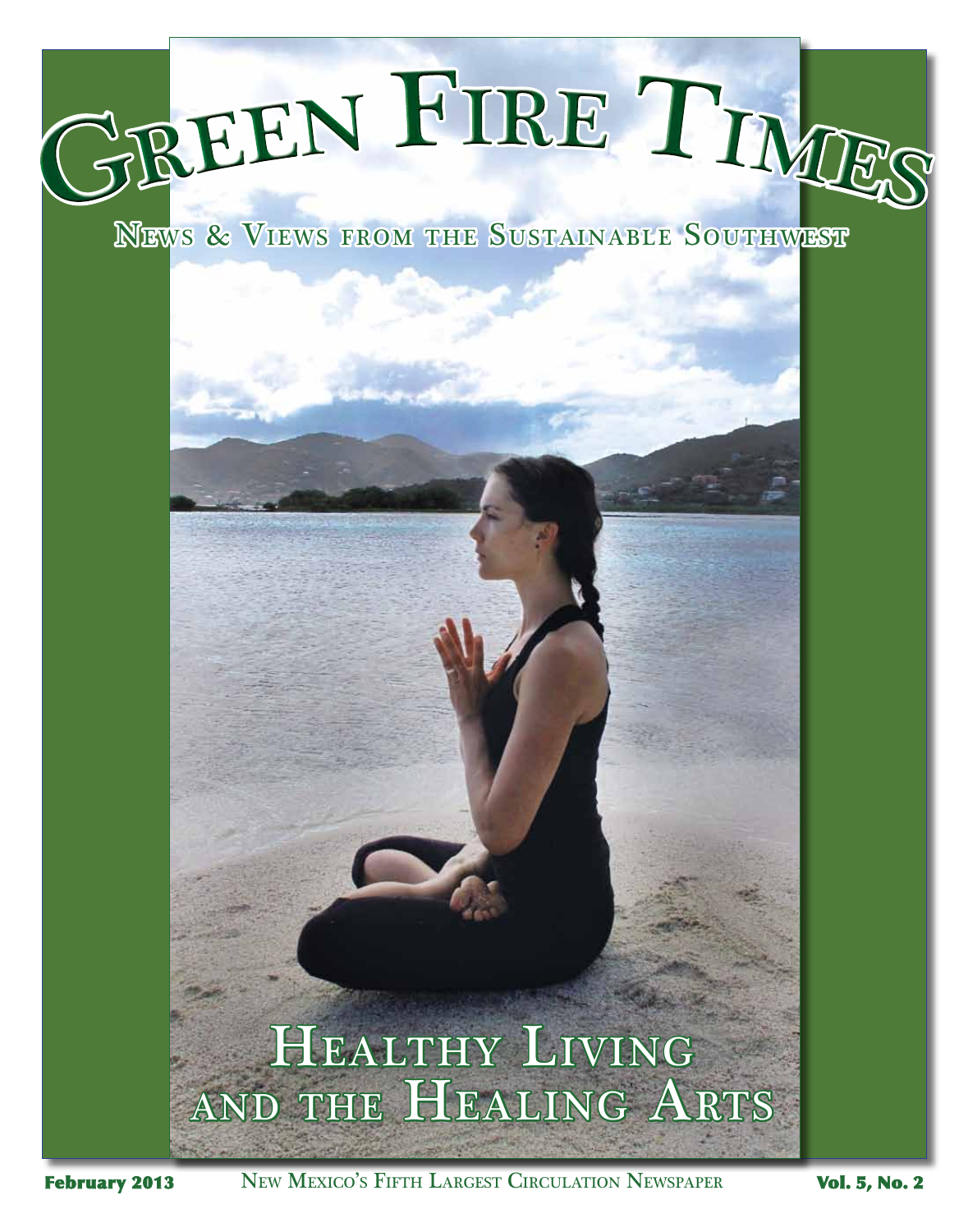

# **Healthca re in New Mexico** *Con Alma Health Foundation Convenes Forums Around the State*

**A**s New Mexico's largest foundation dedicated solely to health, Con Alma<br>Health Foundation brings people together to gather information, discuss<br>issues and develop solutions that address the state's health needs. This inc Health Foundation brings people together to gather information, discuss issues and develop solutions that address the state's health needs. This includes bringing people together to learn more about federal healthcare reform and what it means for New Mexico.

The statewide foundation recently held meetings in Albuquerque and Las Cruces, where speakers provided information about components of the federal Affordable Care and Patient Protection Act such as Medicaid expansion, American Indian eligibility and the health-insurance exchange, as well as proposed bills for this year's legislative session. About 100 people, representing local and state government, nonprofits, educational institutions and other organizations, attended each meeting.

"One of our roles in New Mexico is to serve as a convener and as a catalyst for positive, systemic change," said Dolores E. Roybal, Con Alma's executive director. "We think it's important for people to have the opportunity to network and share information about critical issues, such as healthcare reform and proposed state legislation."



Economist Kelly O'Donnell, Ph.D. at Con Alma convening

Presenters included health policy consultants, NM Voices for Children, Doña Ana County Health and Human Services Department, NM Alliance for Health Councils, NM Health Connections, NM Legislative Council Services and Bernalillo County Community Health Council.

Sandra Gonzales, director of eligibility and benefits for Families, Youth Inc., attended the Las Cruces meeting. Her nonprofit organization helps individuals access healthcare programs and other resources such as food stamps, disability insurance or heating assistance. "Healthcare reform is going to have a direct impact on people we serve, so we need to make sure we know what's going to happen so we can prepare," she said.

Gonzales was happy to hear people talk about online registering of people into Medicaid and the health insurance exchange. Already, Families, Youth Inc.'s community health workers go directly to people to enroll them electronically into programs that can help them. "I feel there are a lot of vested partners in this, and they are seriously looking at ways to improve their systems," she said.

Nikki Zeuner, program director of the Wellness Coalition in Silver City said she gained a better understanding of some of the state's strategies in implementing healthcare reform, including how patient navigators can help people sign-up for Medicaid or insurance through the soon-to-be -established health insurance exchange. "We see ourselves as a curator of information and resources for the nonprofit sector," she said. "Primarily we want to educate ourselves and make connections with others who are active in promoting the implementation of the Affordable Care Act."

Zeuner attended Con Alma's meeting before the Wellness Coalition hosted its own seminars on the Affordable Care Act for the general public and small employers. "It was good to connect with people who have been active in the state on

healthcare reform," Zeuner said. "I especially appreciated the advocacy piece from the NM Center on Law and Poverty and Southwest Women's Law Center. Now we know who our allies are, and we haven't been connected to that before."

At the Albuquerque meeting, Pamelya Herndon, executive director of the Southwest Women's Law Center, explained how people can be eligible for health insurance through the health-insurance exchange that NM is supposed to have running by October 2014. Dolores E. Roybal



In a detailed chart, she showed that families who earn 133 percent of poverty level (\$30,657 for family of four) or less would qualify for insurance under the Medicaid expansion, while families earning up to three times that amount could receive a federal tax credit to help pay for health insurance through the exchange. That means a family of four could earn up to \$92,200 and receive a tax credit for getting insurance through the exchange.

She also reviewed the possible penalties that employers and families could face if they aren't insured by 2014. For example, small businesses that employ fewer than 50 people wouldn't be penalized for not offering insurance. Businesses that have fewer than 25 people with an average wage of \$50,000 or higher may be able to get a tax credit for providing insurance to their employees.

continued on page 6

## **Health Equity in New Mexico** *Con Alma's Roadmap — Key Findings*

**1. Improved conditions and policies that address Social Determinants of Health and advance health equity, especially among racially and ethnically diverse and underserved populations, can significantly improve health in New Mexico.** 

**The correlation between poverty, educational attainment and good health is evident when comparing health outcomes for NM's children and others in the United States. NM ranks 48 and 49 respectively in teen death and teen birth rates.** 

- **Racial and ethnic minorities suffer higher rates of mortality and illness compared with other Americans and receive a lower quality of healthcare.**
- **NewMexico hasthe second-highest poverty rate in the nation.**
- **The number of households receiving food stamps has almost doubled during the recession, from 6 to 11 percent.**
- **Children ages 0–5 are more likely to die: NM experienced a 20-percent increase in youth death ratessince 2000.**
- **2. Access to quality and affordable health-care services continues to be a barrier to good health, especially in rural NM, communities of color and underserved populations (e.g. elderly, immigrants, border communities and veterans).** 
	- New Mexico has the second highest rate of uninsured in the nation (21.6 **percent).**
	- $\bullet$  Hispanic and American Indian adults were over twice as likely to be with**out health insurance coverage as whites.**
	- **Native Americanslack a consistent health benefits package.**
	- **Thehealthworkforce isneitherdiversenor culturally competent.Minorities make up 59 percent of the population, but only 11 percent of the nursing workforce.**  continued on PAGE 6